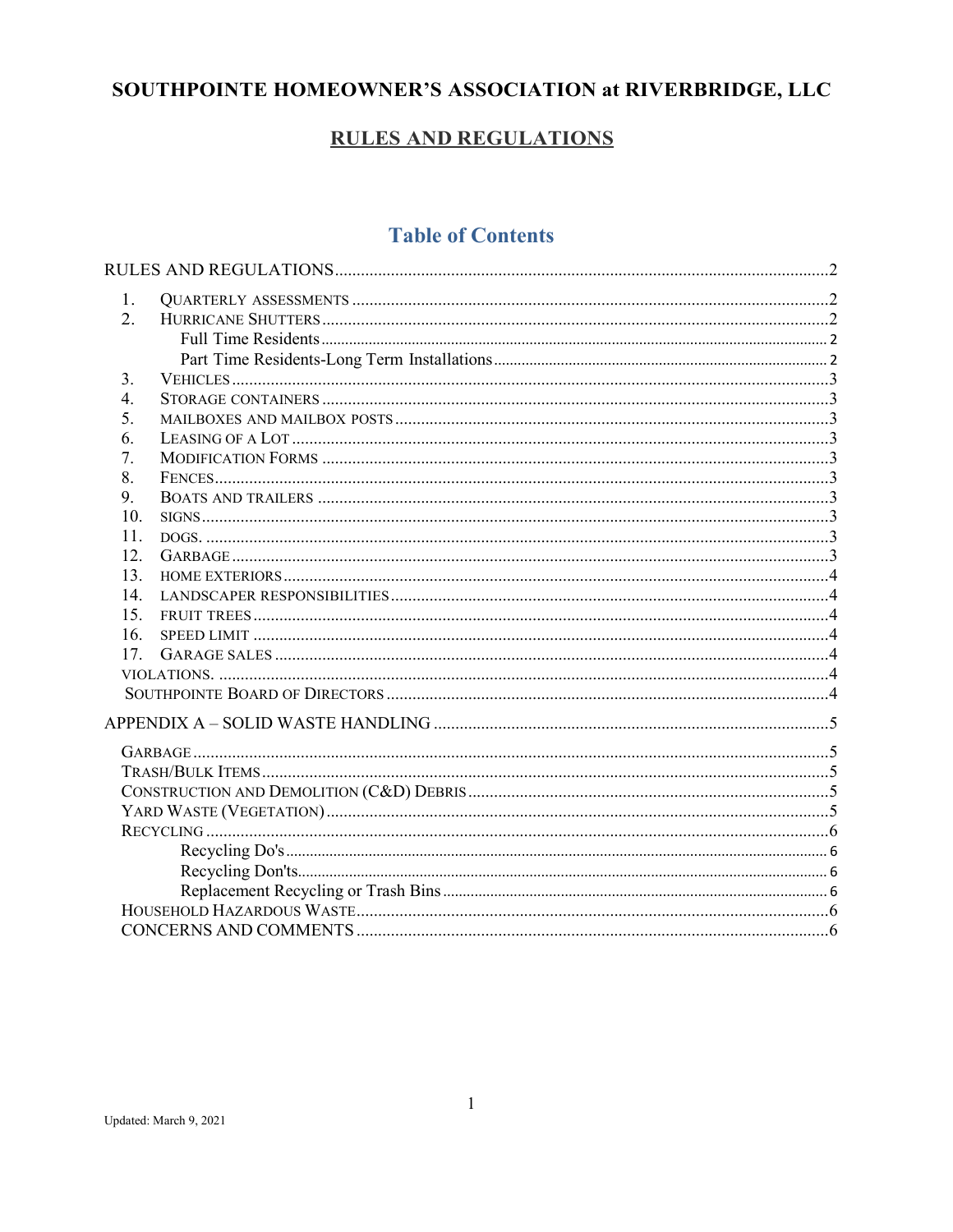## **SOUTHPOINTE HOMEOWNER'S ASSOCIATION**

# **RULES AND REGULATIONS**

## **Originally issued April 10, 2012**

### <span id="page-1-0"></span>**Updated Aug. 25, 2012, February 5, 2013, April 23, 2013, Jan. 23, 2018, and March 6, 2021**

These rules and regulations are for the entire Southpointe community. Please realize that the following rules and regulations are for the benefit of all Southpointe homeowners and with your help and cooperation we will accomplish our goal in making Southpointe a wonderful place to live.

- <span id="page-1-1"></span>1. Quarterly assessments are due and payable on or before the first day of the new quarter. Fifteen days grace period is granted. After the fifteen day grace period a late penalty of \$25 per month will be assessed. Additionally, after the fifteen day grace period interest will accrue at 1.5 percent per month on the unpaid balance from the original due date until the balance is completely paid.
- <span id="page-1-3"></span><span id="page-1-2"></span>2. Hurricane Shutters:

Hurricane season is June  $1<sup>st</sup>$  through November  $30<sup>th</sup>$ .

Bahama type shutters are not permitted.

#### *Full Time Residents*

Hurricane shutters may be installed following the Weather Bureau's broadcast (radio/TV) of a Hurricane Alert for Palm Beach and adjacent counties. All shutters must be removed within 48 hours following the Weather Bureau's announcement (radio/TV) that the hurricane has passed. {This is a fire marshal requirement.}

#### <span id="page-1-4"></span>*Part Time Residents-Long Term Installations*

This refers to: 1. those not in residence during the entire hurricane season.

2. those who may be away for extended periods of time during the hurricane season.

During the hurricane season you may install your shutters 24 hours prior to you departure. They must be removed immediately upon your return any time prior to November 30, if there are no existing hurricane warnings. All shutters must be removed by November 30.

For those long-term installations, the shutters must:

Match (as close as possible) the exterior color of your house, or

Be painted white, or

Be clear and transparent, and

Meet building codes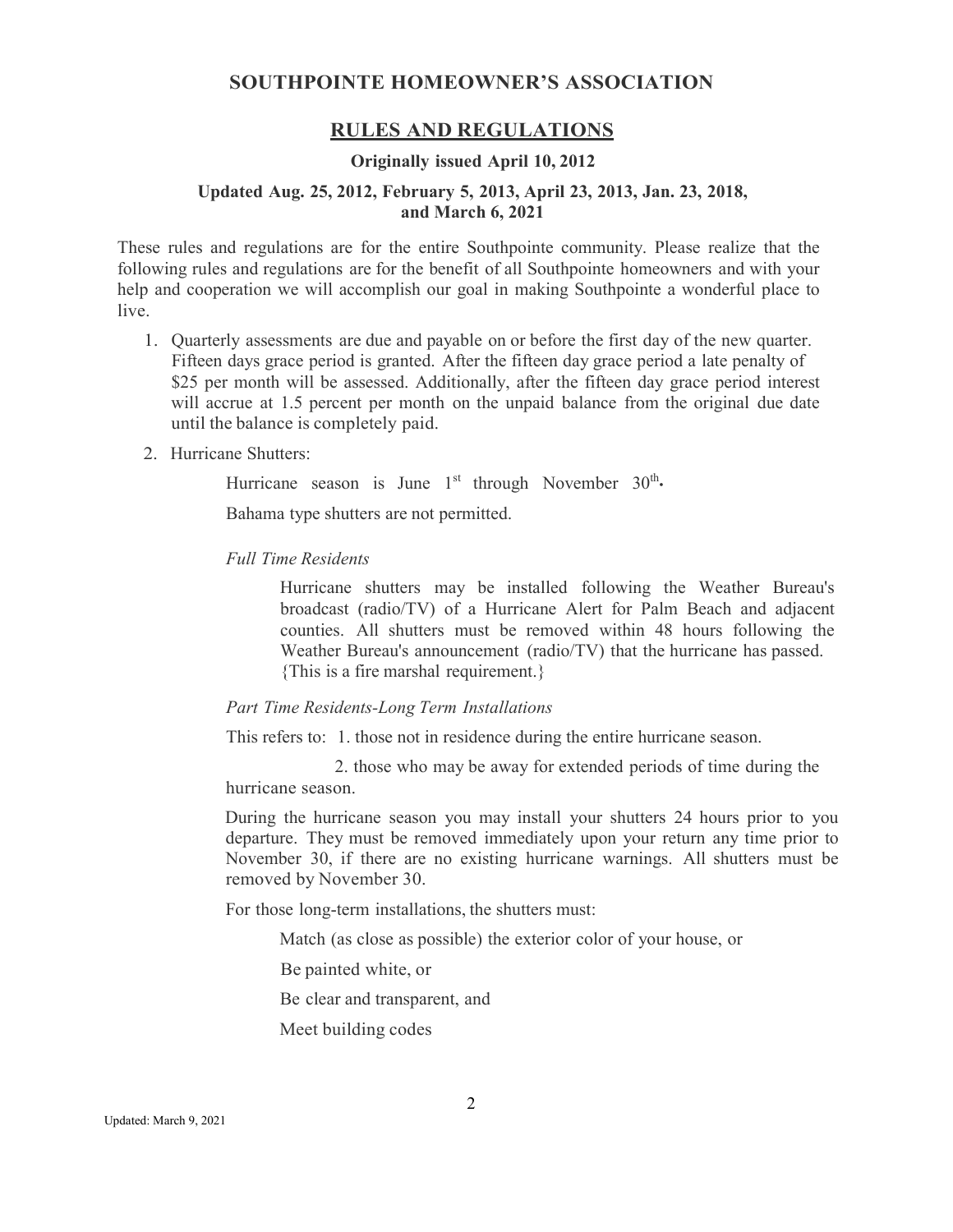- <span id="page-2-0"></span>3. Vehicles are not permitted to park on Pointe Circle overnight (1:00 am to 6:00 am) unless the Board gives prior authorization. Commercial vehicles (any vehicle with lettering, ladder racks, tool boxes, etc.) are not permitted to park in the community between the hours of7:00 pm and 6:00 am, driveway included. Violators will receive a summons and be subject of a fine of \$100 per occurrence. Refer to page 23, Section 8, of the Southpointe document for more details.
- <span id="page-2-1"></span>4. Storage containers of any kind are not permitted on driveways at any time. Containers used for moving household goods may be temporarily placed on a lot's driveway after the Association's prior written approval for no more than five days.
- <span id="page-2-2"></span>5. All mailboxes and mailbox posts must be white in color and their appearance must be maintained (free of rust and/or mold, etc.).
- <span id="page-2-3"></span>6. Leasing of a Lot is prohibited for the first 24 months that the owner of the lot holds a recorded title of that lot as shown in the Palm Beach County, Florida Records.
	- a. No lease shall be for less than 6 months nor for a term of more than 12 months.
	- b. No more than one (1) lease shall commence per lot in any 12 month period. No lease shall have a renewal provision, a renewal being a new lease.
	- c. No subdividing, subleasing or assignment of a lease shall occur, no renting of any portion of a lot shall occur.
- <span id="page-2-4"></span>7. Modification Forms must be submitted for all modifications to the exterior of the house or property including painting, shutters (except as noted in paragraph 2) enclosing porches, gutters, etc. or changes that are visible from the outside. Effective August 25, 2012, all ARB request forms must be presented with triplicate copies and include actual color swatches. Call the chairman of the ARB committee if you have any questions.
- <span id="page-2-5"></span>8. Fences are not permitted in Southpointe under any circumstances, unless they surround a pool area. See page 18, Section 3 (b) of the Southpointe documents for more details.
- <span id="page-2-6"></span>9. Boats and trailers must be garaged and cannot be stored on the driveway or on the street.
- <span id="page-2-7"></span>10. No signs of any kind are allowed in Southpointe. See page 24, Section 9, of the Southpointe documents for more details.
- <span id="page-2-8"></span>11. No more than two dogs are permitted per household. Pit bulls, Rottweiler's, and other dogs appearing to be menacing are not allowed in Southpointe. Dogs must be leashed and have the proper collar identification. Dogs can be walked only in designated areas as per the River Bridge POA documents. Dogs are not allowed on any other homeowner's property even when leashed. Dog Owners must pick up and dispose of their dog' waste immediately. Violators are subject to a \$100 fine per incident. For more details refer to the River Bridge POA rules and regulations, page 107, and the Southpointe documents page 24, Section 10.
- <span id="page-2-9"></span>12. Garbage may not be placed outdoors before dusk the night before scheduled pickup and only in lidded City of Greenacres garbage cans and must be in tied garbage bags placed inside the provided garbage cans. No separate bags or trash may be left curbside for pickup. Recyclable, Bulk, and Foliage refuse pickup is on Tuesday as per the following chart. See Section 5, of the Southpointe Bylaws documents or Appendix A in this document.

| <b>NEIGHBORHOOD</b> | <b>GARBAGE/TRASH</b> | <b>BULK</b>   | <b>RECYCLING</b> | <b>VEGETATION</b> |
|---------------------|----------------------|---------------|------------------|-------------------|
|                     | <b>PICKUP</b>        | <b>PICKUP</b> | <b>PICKUP</b>    | <b>PICKUP</b>     |
| Riverbridge         | Tuesday & Friday     | Tuesday       | Tuesday          | Tuesday           |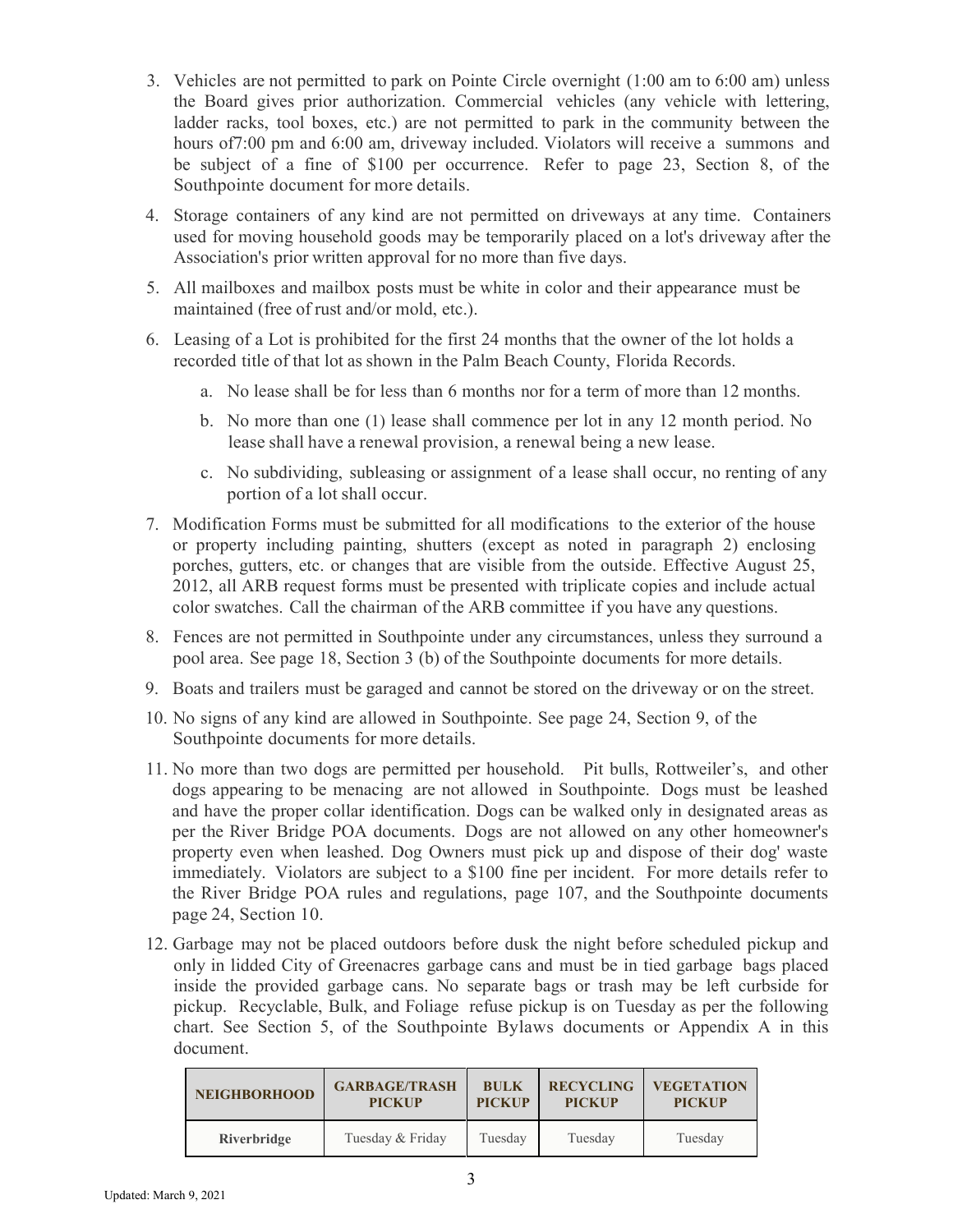- <span id="page-3-0"></span>13. A clean appearance must be maintained on home exteriors at all times. Rust, mildew, and all other stains must be removed.
- <span id="page-3-1"></span>14. The landscaper is responsible for all foliage whether builder installed or unit owner installed. Also, unit owners are required to irrigate their property so as to maintain a clean appearance, especially during hot and dry seasons. If additional foliage is planted, the unit owner will be responsible for any and all alterations necessary to the irrigation system in order to maintain the proper irrigation. If you have landscape or irrigation issues contact Southpointe property manager at Century Management Company, (561) 641-1016.
- <span id="page-3-2"></span>15. There shall be no new fruit trees planted on any residential property or common grounds. Nor shall any existing plantings or fruit bearing plants be replaced once they have died. Fruit trees planted in violation of these rules will be removed at owners' expense and subject to fine.
- <span id="page-3-3"></span>16. The speed limit in Southpointe is 20 mph.
- 17. Garage sales are not permitted.

<span id="page-3-4"></span>Please make sure that you read and understand both the River bridge POA rules and regulations that you were given in addition to these Southpointe Rules and Regulations.

<span id="page-3-5"></span>All violations, if not corrected within ten days, are subject to a penalty as determined by the Southpointe Board of Directors. Violations should be reported to our property manager.

#### <span id="page-3-6"></span>**Below is a list of your Southpointe Board of Directors:**

| <b>Steve Shelby</b> | President              | $(561)$ 373-8234 |
|---------------------|------------------------|------------------|
| Marilyn Rand        | Vice President         | $(561)$ 319-8950 |
| Ken Ayars           | Treasure               | $(561)$ 309-0891 |
| Standee Schnall     | Secretary              | $(971)$ 558-4453 |
| Mary Kelly          | Director               | $(561)$ 312-8020 |
| Joe Rendon          | Director               | $(561)$ 310-6339 |
| Pat Stein           | Chair of ARB Committee | $(561)$ 966-6110 |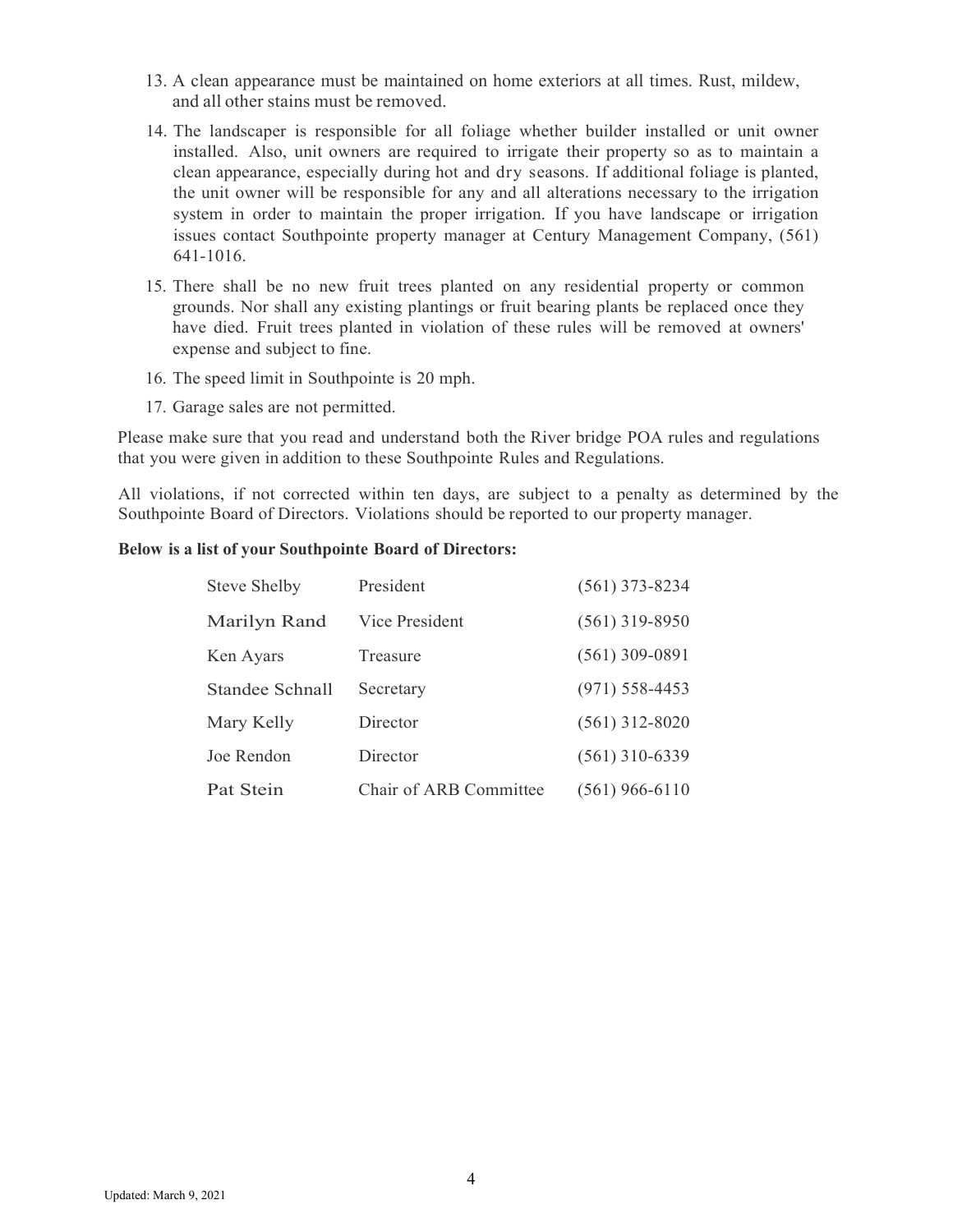# <span id="page-4-1"></span><span id="page-4-0"></span>**Garbage**

All residential kitchen and household waste must be placed in City provided can and placed within six (6) feet of the traveled roadway. Garbage, other than bulk, placed outside of a trash bin will not be picked up. Yard waste clippings and vegetation should not be commingled with garbage.

# <span id="page-4-2"></span>**Trash/Bulk Items**

Furniture and appliances such as refrigerators, ranges, washers and dryers must have the doors removed and be placed next to the garbage on scheduled pick-up days.

## <span id="page-4-3"></span>**Construction and Demolition (C&D) Debris**

C&D debris resulting from minor home maintenance and repair will be collected on the scheduled pick-up day for Bulk. C&D debris may include, but is not limited to: drywall, lumber, fencing, roofing material, concrete blocks and paneling. Collection of C&D shall be limited to no more than four (4) cubic yards per collection per dwelling unit. Carpeting must be cut to four (4) foot lengths, rolled up and weigh less than 50 pounds.

Advanced Disposal Services Solid Waste SE is not required to collect any debris that does not meet the above guidelines. If your debris does not meet guidelines and is not collected you may do one of the following:

- 1. Correct the debris to meet required collection guidelines. Once corrected, it will be picked up on your next scheduled service day or:
- 2. Contact Advanced Disposal Services for their contracted special service fee.
- 3. Contact any other private hauler listed in the Yellow Pages under "Rubbish Removal" for their collection rate.
- 4. Transport the material directly to **[SWA's landfill](http://swa.org/227/Facilities-Hours)** located at 6600 North Jog Road, West Palm Beach (west of the Turnpike, between 45th Street and the Beeline Hwy.) **If you elect to transport the material to the landfill please be aware you will be charged for the disposal cost and payment with cash is required!**

## <span id="page-4-4"></span>**Yard Waste (Vegetation)**

Only single family residential yard waste from routine maintenance will be collected. Grass clippings and leaves must be placed in bags or containers not weighing more than 50 pounds. Tree limbs and palm fronds must be cut to a length of six (6) feet or shorter and must not weigh more than 50 pounds. Yard waste must be stacked at the curb or roadside away from garbage and bulk items and not obstruct the roadway.

The garbage service is not responsible for collecting vegetative waste produced by lawn maintenance landscapers or tree maintenance firms. In accordance with City ordinances, tree surgeons, lawn maintenance and landscape companies that are paid a fee for services shall remove from the service area all vegetative waste they generate the same day they generate the waste. These firms shall not pile vegetative waste for collection by the garbage service. The garbage service is not required to collect debris generated by land clearing activity which includes but is not limited to stumps, tree trunks and logs.

Residents that live in a subdivision governed by a Home Owners Association (HOA) shall consult with their board regarding the collection of vegetation. HOA's that have a contract with a landscaper to provide landscape maintenance to common grounds shall be responsible for ensuring the prompt collection of yard waste.